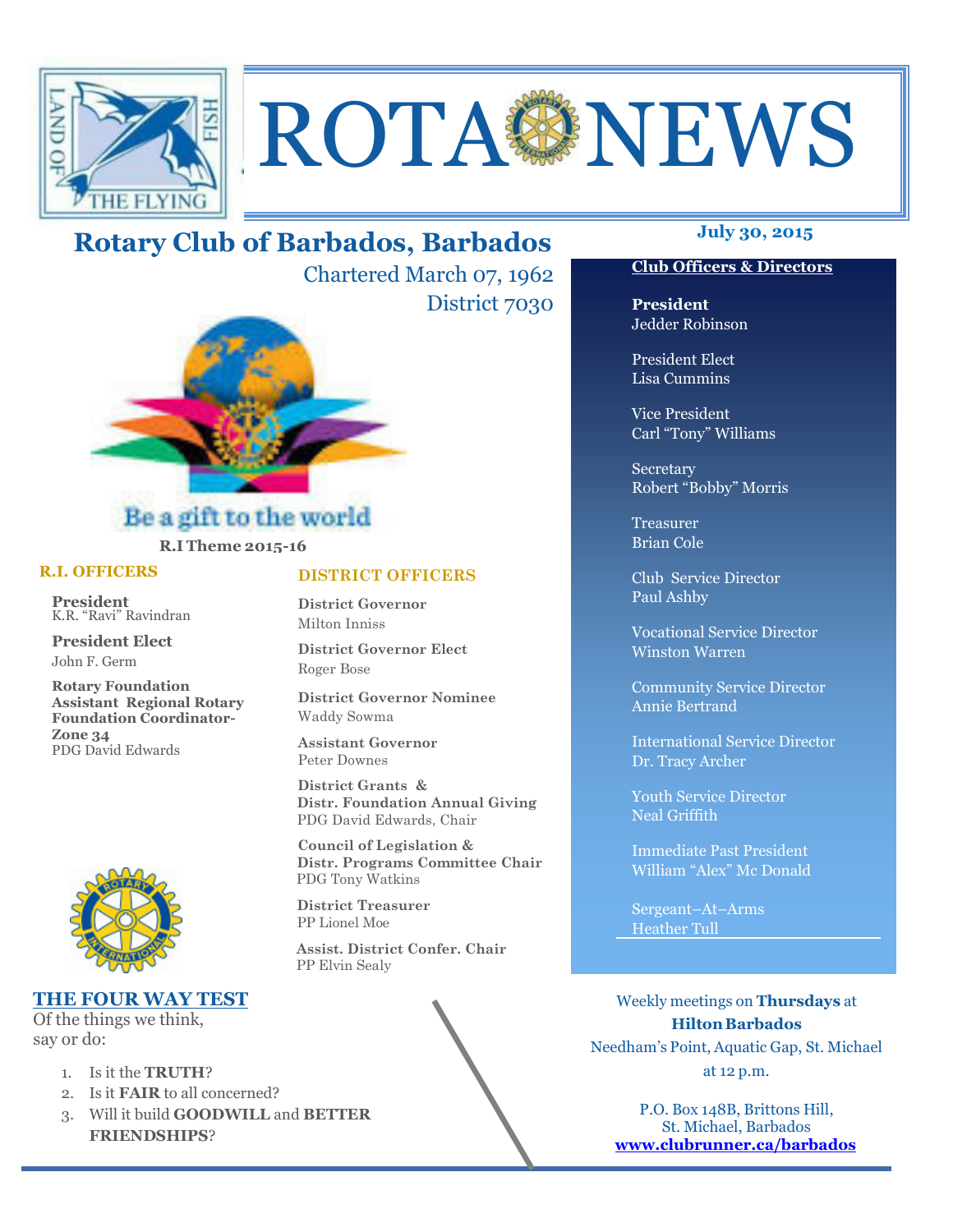#### **THE ROTARY CLUB OF BARBADOS WELCOMES ALL VISITING ROTARIANS AND GUESTS**

**Today is a Fellowship Meeting with Guest Speaker Dr, Dexter James, who will speak on -** *"Options of Healthcare Financing: The Role of Healthcare Philanthropy".* 

Our Greeters are Past President Steve Brathwaite and Past Director Peter Williams



**Past President Stephen G. Brathwaite** joined the Club on May 23, 1991. His Classification is Automobile - Parts & Accessories. In April 1999 he was asked to take over as President while attending the District Conference in Guadeloupe after PE David Harding, due to a major change in his business operation, could not continue as President.

PP Steve in his Presidential Year 1999-2000 reviewed all previous projects and provided support for the refurbishment of the Boy's Scouts HQ and the Challenor School.

For 1994-95 PP Steve would have served as Director of Community Service, 1995-96 Vocational Service, 1997-98 Chair PR. He served as Chair Rota News 2003-2007. Currently he serves on the PR and Donations/Investigations Committees. He was awarded a Paul Harris Fellowship in 2003

**Past Director Peter Williams** joined the Club on May 05, 2005. His Classification is Electric - Light & Power. He was introduced by PDG Sir Stanley Blanchette. Peter served as Director of Vocational Services 2009-2011. He served as Chair, Challenged & Senior Citizens 2006-2009. He has also served as Editor of the Rota News Bulletin. For 2014-15 he served on the Children's Homes, Vocational Service and PR Committees. He continues on the Children's Homes Committee.



#### *—————————————————————————————————————————————————————*  **Meet Our Guest Speaker - Dr. Dexter James, CEO of the Queen Elizabeth Hospital**

**Dr. Dexter James is a citizen of Trinidad and Tobago**. His work experience spans in excess of 30 years in the field of banking and



finance and corporate management. In the last 20 years, he has been at the forefront of public sector management and transformation in health (health reform) within the Caribbean. He has held a number of previous chief executive positions in the public health systems of Trinidad and Tobago, Grenada and Anguilla. In October 2009, he was appointed as the Chief Executive Officer of the Queen Elizabeth

Hospital leading the transformation of the island's lone 600 bed tertiary care teaching hospital. Prior to this appointment, Dr James was employed with the Caricom Community Secretariat (CARICOM) as the Director of Corporate Services. He has provided advisory support to regional governments and engaged as an expert and technical resource for regional agencies such as PAHO and CAREC and international organizations such as Accreditation Canada.

Academically, he is a Certified Management Accountant (CMA) and a Chartered Accountant (CA) of Trinidad and Tobago with an MBA in Health Management from Walden University. He obtained his doctorate from Bangor University (U.K.) in Public Health Organization and Management, with emphasis on public sector organization, management and transformation. Dr. James has a special interest in public sector management and reforms, organizational transformation, performance management, strategic management and leadership.

 lishing Limited for Outstanding Doctoral Research in the Manage-He has presented research papers at international conferences in the U.K. and Australia on public health sector reform and is the recipient of an international award from the Emerald Group Pubment and Governance category.

#### **HIGHLIGHTS FROM THE FELLOWSHIP MEETING OF JULY 23, 2015 WITH GUEST SPEAKER JUSTICE LEROY INNISS, Q.C. & CHAIR ENVIRONMENT COMMITTEE DONNA M. PIERRE**

**Justice W. LeRoy Inniss, Q.C. is well known locally for his scholarly contributions on Civics.** 

**He has written extensively on the topic and was a natural fit to present on our Topic** *"Civics - How Government Works the Barbadian context."*



He was introduced by Past President Erskine, who is Chair of the Guest Speaker Committee.

Mr. Justice Inniss heightened the interest in his presentation when he posited that the *"Prime Minister of Barbados has more power than the President of the USA."*

This was contextualised as he spoke to the power to appoint Judges. As we are aware in the USA there is the process of Senate Hearings and Approval.

This question of power was raised at Question Time by Past Director Freddie Hart who sought to ascertain a "better" path to appoint Judges.

Mr. Justice Inniss reminded of the process of the Service Commissions which are appointed by "the Minister."

In his Vote of Thanks, PP Algie, a former student of the Guest Speaker, commended him on the range of his presentation, also touching on the "Power of the Office of the Prime Minister."

He comforted the audience by declaring that "*We get the Government we deserve!"* 

#### *The Discussion continued after the meeting.*



*Continued next page* 

**MEETING DETAILS - Thursday July 23, 2015 SAA - PP Vic Fernandes** 

- **Attendance 48%**
- **Raffle \$79.35**
- **Winner Past Director Trevor Whitehall**
- **Fines \$144.00**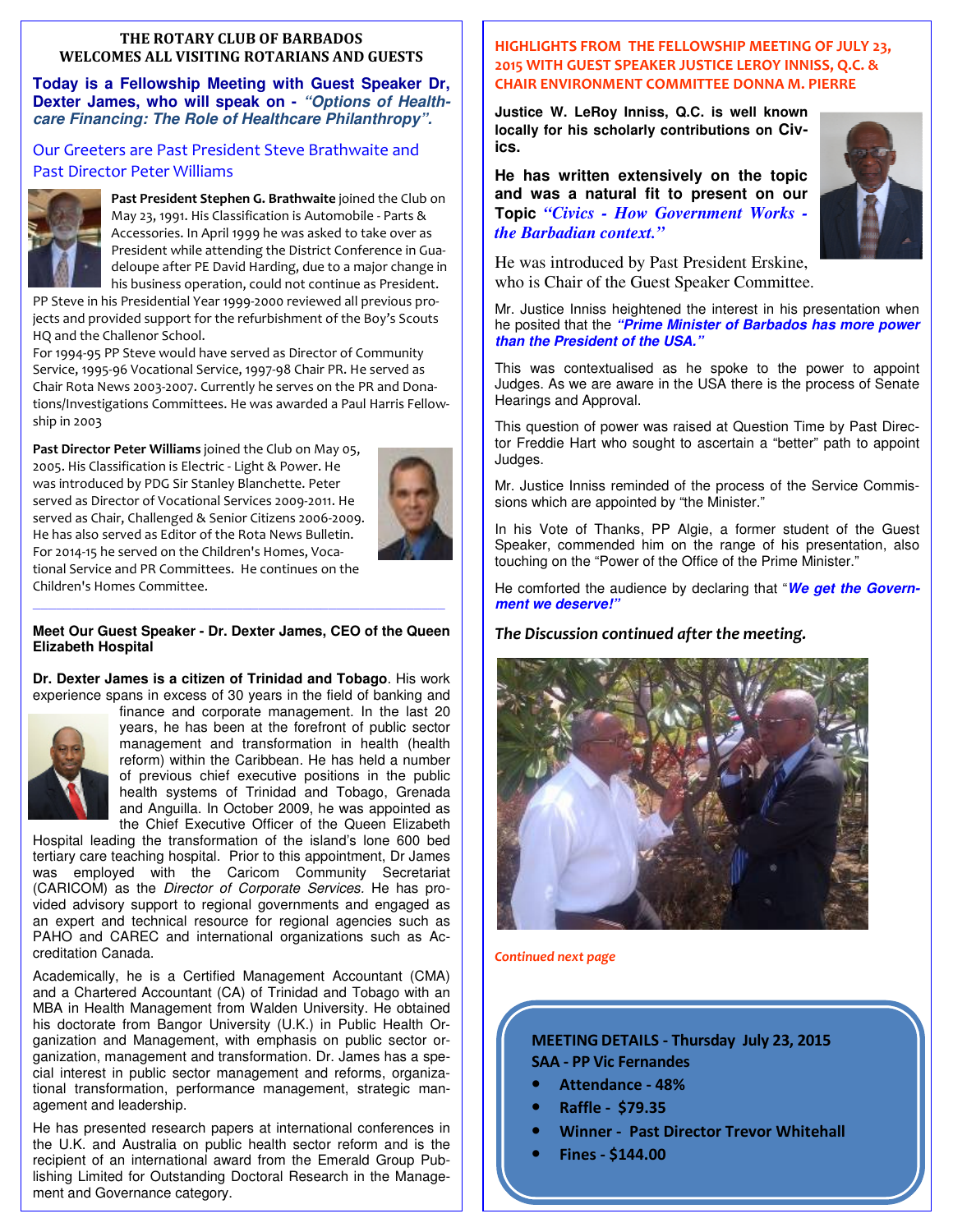#### **HIGHLIGHTS FROM THE FELLOWSHIP MEETING OF JULY 23, 2015 WITH GUEST SPEAKER JUSTICE LEROY INNISS, Q.C. & CHAIR ENVIRONMENT COMMITTEE DONNA M. PIERRE**

**Last Thursday, Barbados along with other countries in the southern part of the Chain had faced a number of earthquake tremors during the week. These were continuing.** 

**There was a level of local panic.** 

President Jedder requested Rotarian Donna Pierre, who is a disaster risk management specialist, to provide the Club with an update of the Kick 'Em Jenny submarine volcano which had signs of elevated seismicity leading to the UWI Seismic Research Centre issuing an orange alert on July 23, 2015.

The orange alert indicated that an eruption may begin with less than 24 hours' notice. During this period the public is advised to listen to the official radio station (in Barbados VOB is the recommended media house) for updates, as well as, to visit the Seismic Research Unit website if possible http://www.uwiseismic.com.

Rotarian Donna sought to allay fears or concerns that the country was under any Tsunami Warning. In light of the multiple sources of information inclusive of the social media, Rotarian Donna encouraged the members to ensure they verify information received adding that it was important to listen to the media for updates as well as to keep in close contact with the Department of Emergency Management, if possible. She further advised members to re-visit their preparedness plans as these were not easily predictable hazards (volcanoes and earthquakes). Members were encouraged to remain vigilant, be aware of their surroundings and become more familiar with the risks they are exposed to.

For further information on being prepared for earthquakes and other hazards you can also visit weready.org.

**Again, the discussion continued after the meeting!**



#### **EVERY ROTARIAN EVERY YEAR**

There are three things I want you to consider. Remember all amounts are US\$. And Credit card driven.

Giving US\$100-\$120 per year minimum You can give the \$100 or any higher amount you can afford in one payment

Or you can set up a recurring (minimum) monthly payment of at least \$10.

When your giving reaches \$1,000, you become a Paul Harris FELLOW

2 . Give US\$1,000 annually and become a member of the PAUL HARRIS SOCIETY (or a one time \$10,000 and become a major Donor). Again, this can be done as one payment or as \$85 monthly

You can also either give by way of cash or estate planning, providing long term commitments to the permanent fund of the Rotary Foundation. A gift of \$1,000 or more will designate you as a benefactor and \$ 10,000 or more makes you a member of the Bequest Society

3. And remember too that we benefit from some of the money coming back to us for grants. The Rotary Club of Portsmouth , Dominica, just almost two years old has just been awarded a Global Grant to construct an Emergency Room at Portsmouth Hospital.

**PDG David** 

#### **END POLIO NOW**

Nigeria goes one year without a case of polio

**———————————————————————————**

#### **July 24, 2015**

**Today marks one year since the last case of polio in Nigeria, the only remaining polio-endemic country in Africa. This achievement – the longest period Nigeria has gone without a case of the paralyzing disease – could signal the world will soon see a polio-free Africa, a significant global health milestone.** 

## ROTARY RELEASES US\$40.3 MIL-LION TO END POLIO WORLD-**WIDE**

**June 16, 2015** 

**The fight to eradicate polio gets an additional US\$40.3 million boost from Rotary in support of immunization activities and research to be carried out by the Global Polio Eradication Initiative.**